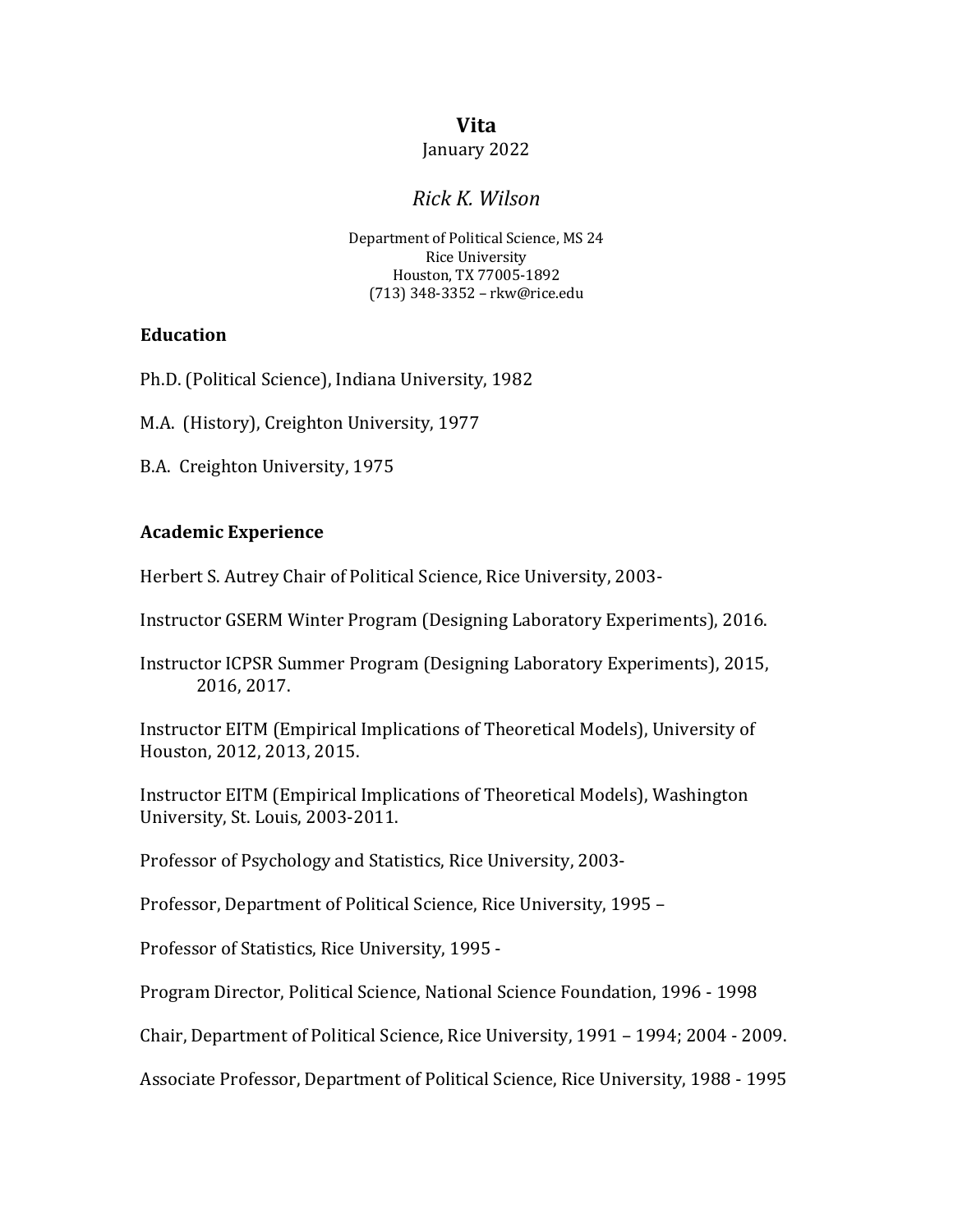- Visiting Research Associate, Workshop in Political Theory and Policy Analysis, Indiana University, August 1989 - July 1990.
- Visiting Associate Professor of Political Science, Indiana University, August 1989 July 1990.
- Visiting Assistant Professor in Political Science, California Institute of Technology, January 1989 - July 1989.
- Assistant Professor in Political Science, Rice University, 1983-1988.
- Visiting Lecturer, Department of Political Science, Washington University, St. Louis, 1982-1983.

## **Journals**

Associate Editor, *PLOS One*, 2017 - 2021.

Senior Associate Editor, *Journal of Experimental Political Science*, 2016 – 2021.

Policy Editor, *Behavioral Science and Policy*, 2016 -.

Co-Editor (with Eric Coleman), Special Issue in Honor of Elinor Ostrom, *Journal of Theoretical Politics*, (28:1) 2016

Editor, *American Journal of Political Science*, 2010 – 2013.

## **External Grants and Awards**

- Rice University Faculty Award for Excellence in Professional Service and Leadership. April 2, 2021
- National Science Foundation Grant (SES 2027556) "RAPID: Collaborative Research: The Impact of COVID-19 on Norms, Risk-Taking, Information and Trust." May 1, 2020 - April 30, 2021 [\$109,367].
- International Foundation for Research in Experimental Economics (IFREE) "Graduate Student Workshop in Experimental Economics on Robust and Reliable Science." Dec. 22, 2017 - Dec. 21, 2018 [\$36,000].
- Evacuate in the Face of Hurricane Harvey." December 1, 2017 November 30, 2018 [\$40,358].National Science Foundation Grant (SES 1759178) "Preferences and Decisions to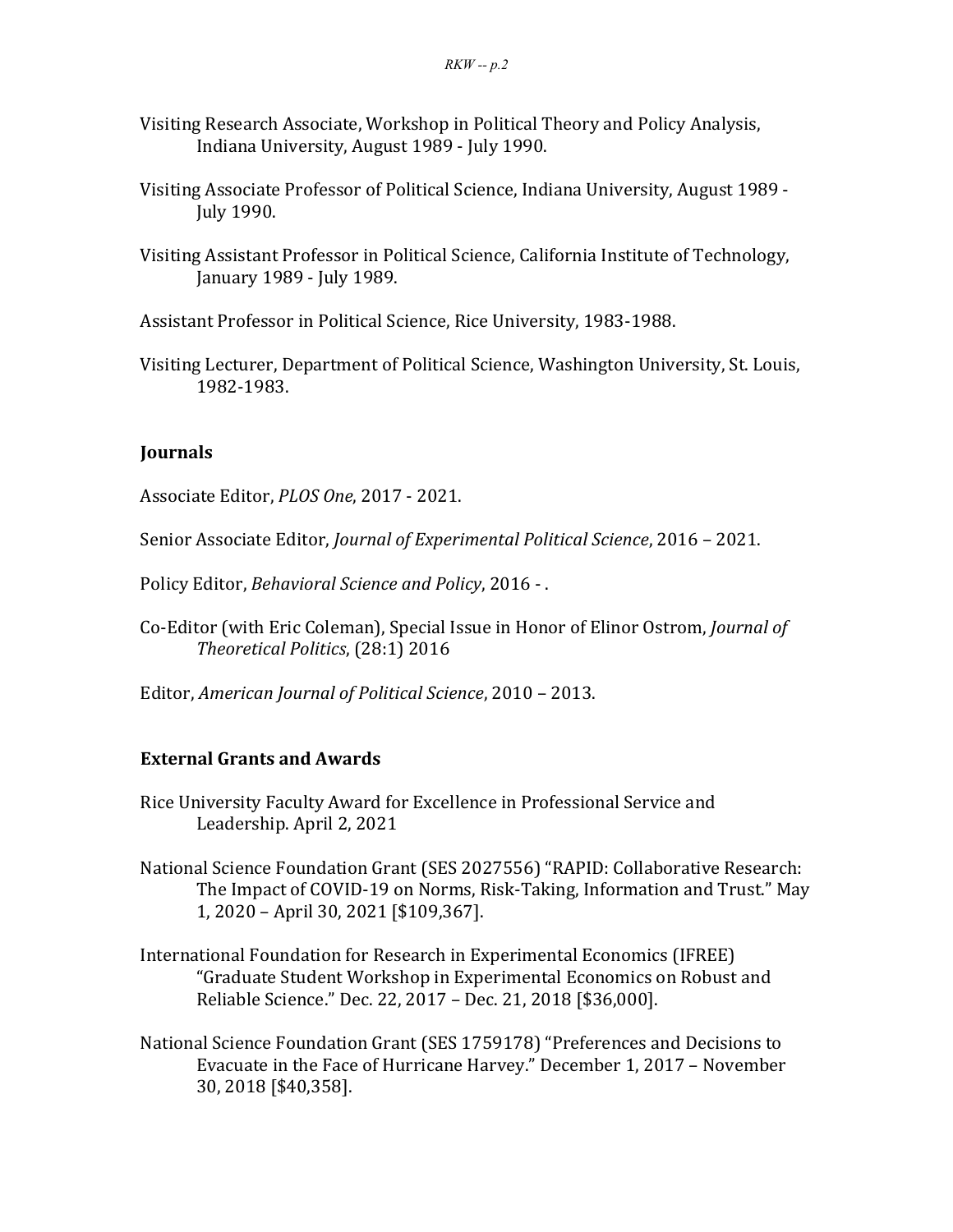- Measuring Preference Stability and Change: A Long Term Panel Study" August 15, 2015 – July 31, 2021 [\$419,529]. National Science Foundation Grant (SES 1534403) "Collaborative Proposal:
- Midwest Political Science Association. Editor, American Journal of Political Science. January 1, 2010 - December 31, 2013. [\$263,305]
- National Science Foundation Grant (SES 0938090) "RAPID: Collaborative Research: Recovery Spending and Citizen Expectations." June 15, 2009 - April 14, 2010 [\$134,018].
- Center for Excellence for Natural Disasters, Coastal Infrastructure and Emergency Management: Revealed Preferences (NDCIEM) - Co-PI. July 2008 - January 2012 [\$80,000].
- National Science Foundation Doctoral Dissertation Grant with Christy Aroopala (SES-0819160). "Group Based Mobilization: An Experiment." August 2008 – July 2009 [\$10,736].
- National Science Foundation Grant (SES 0552439) "SGER: Cooperation among evacuees in the aftermath of Hurricane Katrina." October 1, 2005 - September 30, 2007 [\$163,307].
- Studying Social Behavior in Political Science." September 1, 2005 August 31, 2007 [\$31,510]. National Science Foundation Grant (SES 0544802) "SGER: New Methods for

Russell Sage Foundation, Visiting Scholar. September 1, 2003 - June 30, 2004.

- Trust, Race, Framing and Institutions." September 1, 2003 July 31, 2007 National Science Foundation Grant (SES 0318116) "Collaborative Research on [\$133,490].
- John D. and Catherine T. MacArthur Foundation's Network on the Nature and Origin of Preferences -- Co-PI. "Using Simple Games to Measure Trust, Risky Behavior, Cooperativeness, and Patience in High School Students." August 15, 2003 – July 31, 2004 [\$118,000].
- Transition in Postcommunist Society." July 1-14, 2003. Rockefeller Foundation, Bellagio Study and Conference Center. "Ethnicity, Trust and
- National Science Foundation Grant Co-PI (SES 0215573). "EITM Competition IIIa: Empirical Implications of Theoretical Models Summer Institute." May 2002 – June 2007.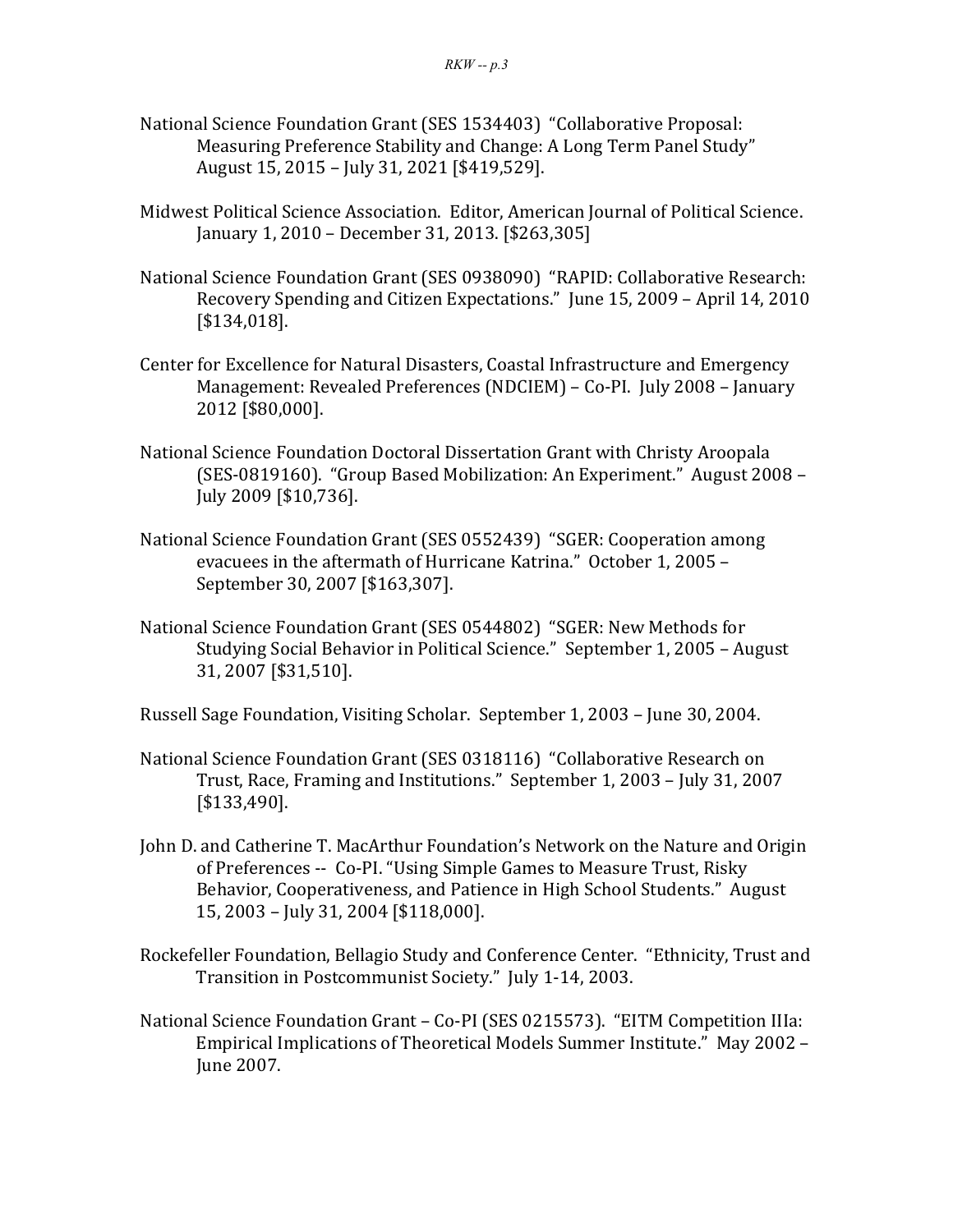- National Science Foundation Grant Co-PI (SES 00-94800), "Game Theory and Social Interactions: A Virtual Collaboratory for Teaching and Research." June 1, 2001 - May 30, 2006 [\$78,000].
- National Science Foundation Grant (OPP 00-82715), "Collaborative Research on Ethnicity and Transition in Russia." August 15, 2000 - July 31, 2002 [\$181,483].
- National Council for Eurasian and East European Research. "Collaborative Research on Ethnicity and Transition in Russia: The Case of Tatarstan." April 2000 - March 2002 [\$73,000].

 Creighton University Alumni Merit Award, Graduate School. March 2000.

- National Science Foundation Grant (SES 99-78057), "Instrumentation for a Computerized LAN Behavioral Social Science Experimentation Lab." July 1999-June 2000 [\$48,212].
- in Games with Facial Schematics," February 1999 January 2002 [\$138,043]. National Science Foundation Grant (SES 98-19943), "Social Signals and Reputation
- 9531147), "Electoral Reform in Mexico and the Institutional Consequences." March 1996 - August 1998 [\$7,345]. (Note: when I became Program Officer at NSF, the grant was transferred to Keith Hamm.) National Science Foundation Doctoral Dissertation Grant with Holly Teeters (SBR-
- Dirksen Congressional Center Congressional Research Grant, "Context, Institutional Powers and Leadership Traits: Disentangling Leadership and Followership." May 1995 [\$1,800].
- National Science Foundation Grant (SES 87-21020), "Expensive Choices: The Effect of Decision Making Costs on Political Outcomes," March 1988 to August 1990 [\$53,730].
- Post-Doctoral Research Award, Washington University, St. Louis, Visiting Research Assistant in the Center for the Study of American Business, September 1982 to May 1983.
- Research in Political Science, "Institutional Effects on Committee Behavior: A Game Theory Experiment," August 1981 to January 1983 [\$9,500]. National Science Foundation Grant (SES 81-047772), Doctoral Dissertation
- National Research Service Award (1T32MH15222), Research Training in Institutional Analysis and Design, Workshop in Political Theory and Policy Analysis, Indiana University, January 1979 to May 1982.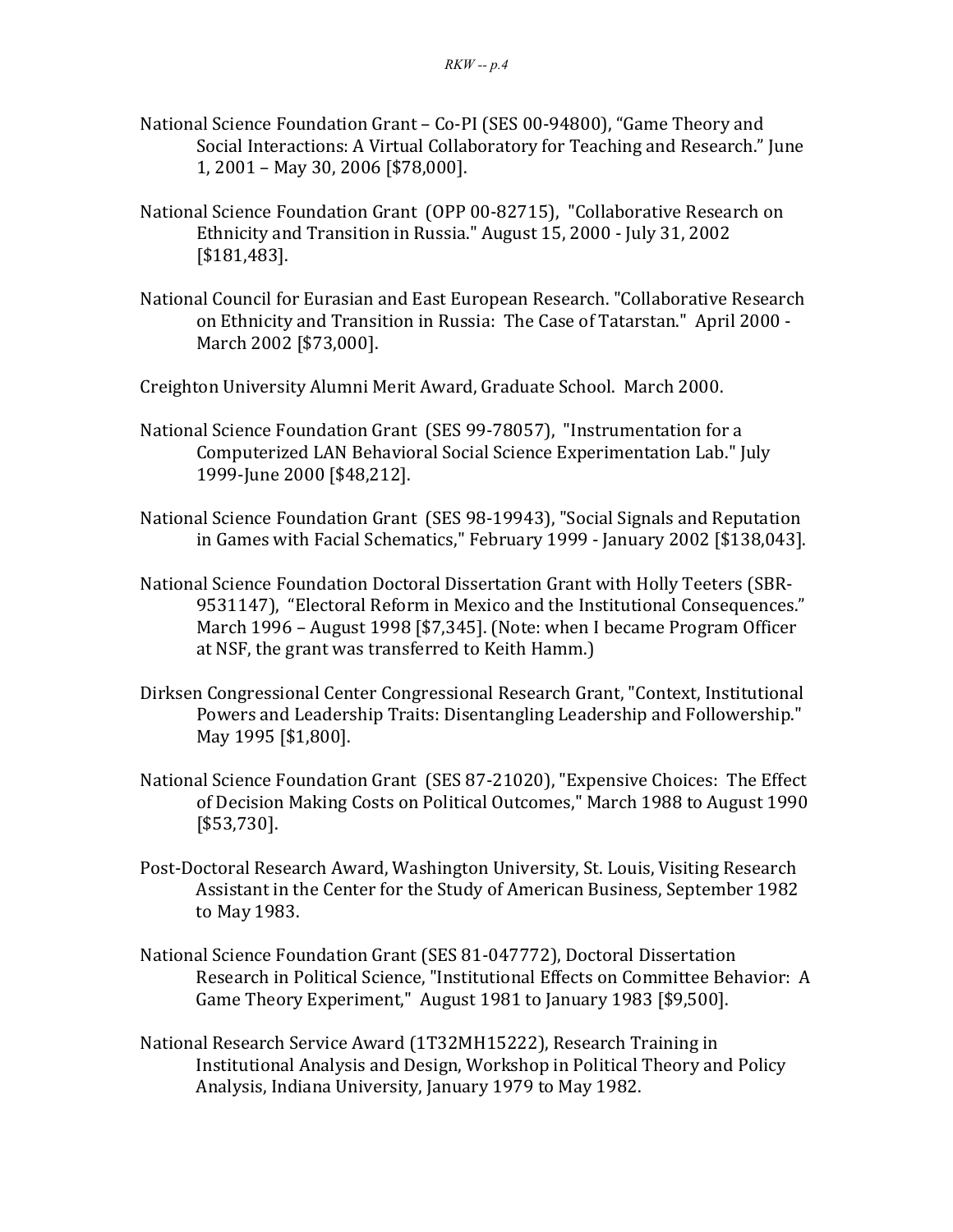#### **Books**

- *The Strategy of Rhetoric: Campaigning for the American Constitution.* Yale University Press, 1996. By William Riker, edited by Randall Calvert, John Mueller and Rick Wilson.
- *Congressional Dynamics: Structure, Coordination and Choice in the First American* Congress, 1774-1789. Stanford University Press, 1994. With Calvin Jillson.

#### **Articles**

"Inter-Group Contact and out-Group Altruism after Violence." *Journal of Economic* Psychology 86 (2021): 102420. With Sam Whitt and Vera Mironova.

"Dialling Down the Temperature." *Nature Human Behaviour* 2, no. 9 (2018): 618.

- "Can I Rely on You?" *Games* 9, no. 4 (2018): 81. With Billur Aksoy and Catherine C. Eckel.
- "Charity Begins at Home: A Lab-in-the-Field Experiment on Charitable Giving." *Games* 9, no. 4 (2018): 95. With Catherine C. Eckel and Benjamin Priday.
- "Group-Level Selection Increases Cooperation in the Public Goods Game." (2016) *Plos One*, 11(8). With Catherine C. Eckel, Enrique Fatas and Sara Godoy.
- "Promoting an open research culture." (2015) *Science* 348: 1422-1425. With Brian A. Nosek et al.
- "Elinor Ostrom's Challenge for Laboratory Experiments." *Journal of Natural Resources Policy Research* (2014).
- "Ready or Not? How Citizens and Public Officials Perceive Risk and Preparedness." (2014) *American Review of Public Administration* 44 (4): 89-111. With Amy K. Donahue and Catherine C. Eckel.
- "Elinor Ostrom: A 'Magnificent and Irreplaceable Treasure.' (2013) *Southern Economic Journal.* 79 (3): 486-495. With Catherine C. Eckel.
- "How to Be a Peer Reviewer: A Guide for Recent and Soon-to-Be-Phds." (2013) PS: *Political Science and Politics* 46 (1): 12-123. With Beth Miller, Jon Pevehouse, Ron Rogowski, and Dustin Tingley.
- "School Environment and Risk Preferences: Experimental Evidence," (2012) *Journal of Risk and Uncertainty*. 45 (3): 265-292. With Catherine Eckel, Philip Grossman, Cathleen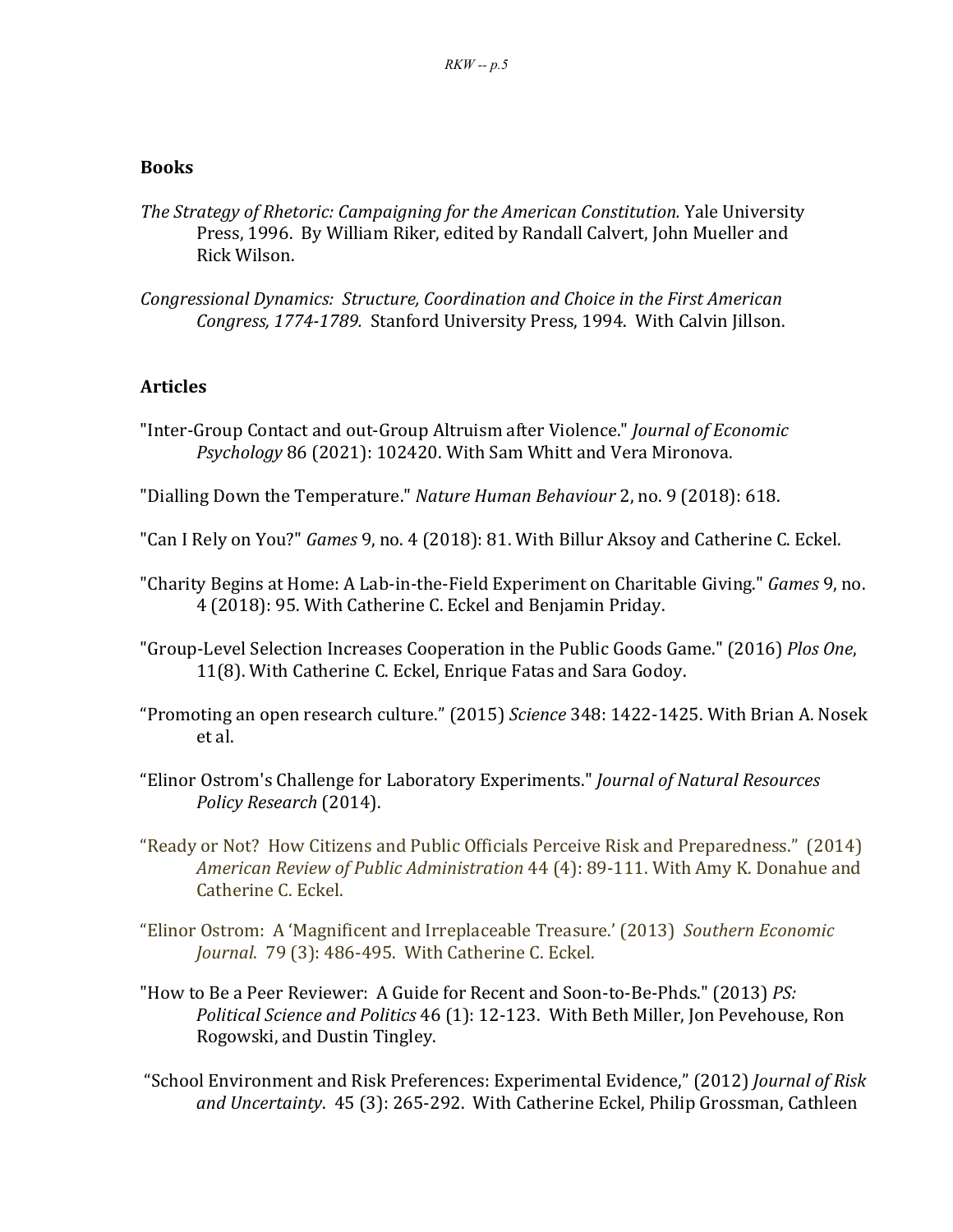Johnson, Angela de Oliveira and Christian Rojas.

"Social Norms of Sharing in High School: Teen Student Giving in the Dictator Game." (2011)  *Journal of Economic Behavior and Organization.* 80 (3): 603-612. With Catherine C. Eckel, Phillip Grossman, Angela de Oliveira, Katherine Johnson and Christian Rojas.

 "Elinor Ostrom (1933-2012)" (10 August 2012) *Science*  337: 661.

- 828. With Nancy Buchan, Marliynn Brewer, Gianluca Grimalda, Enrique Fatas and "Global Social Identity and Global Cooperation." (2011) *Psychological Science*. 22 (6): 821- Margaret Foddy.
- "The Contribution of Behavioral Economics to Political Science" (2011) *Annual Review of Political Science*. 14: 201-223.
- "Cooperation and status in organizations" (2010) *Journal of Public Economic Theory*. 12 (4): 737-762. With Catherine C. Eckel and Enrique Fatas.
- "Elinor Ostrom's Contributions to the Experimental Study of Social Dilemmas." (2010) *Public Choice*. 143 (3): 327-333.
- "Your Place in Space: Classroom Experiment on Spatial Location Theory." (2009) *Journal of Economic Education* 40 (4): 405-421. With Margo Bergman, Dirk Mateer, Michael Reksulak, Jonathan C. Rork, and David Zirkle
- "Globalization and Human Cooperation." (2009) *Proceedings of the National Academy of* Science 106 (11): 4138-4142. With Nancy Buchan, Gianluca Grimalda, Marilyn Brewer, Enrique Fatas and Margaret Foddy.
- "Risk Loving after the Storm: A Bayesian-Network Study of Hurricane Katrina Evacuees."  (2009) *Journal of Economic Behavior & Organization* 69: 110-124. With Catherine C. Eckel and Mahmoud El-Gamal.
- 2006." (2009) *Journal of Health Care for the Poor and Underserved* 20: 524-538. "Physical and Mental Health Status of Hurricane Katrina Evacuees in Houston in 2005 and With Karoline Mortensen and Vivian Ho.
- "Public Goods in the Field: Katrina Evacuees in Houston." (2007) Southern *Economic Journal* 74 (2): 377-87. With Sam Whitt.
- "Social Learning in Coordination Games: Does Status Matter?" (2007) *Experimental Economics* 10 (3): 317-29. With Catherine C. Eckel.
- "The Dictator Game, Fairness and Ethnicity in Postwar Bosnia." (2007) *American Journal of Political Science* 51 (3): 655-668 . With Sam Whitt.
- Rick K. Wilson with R. Mark Isaac "Political Economy and Experiments." *Political Economist*, 14: 1-6.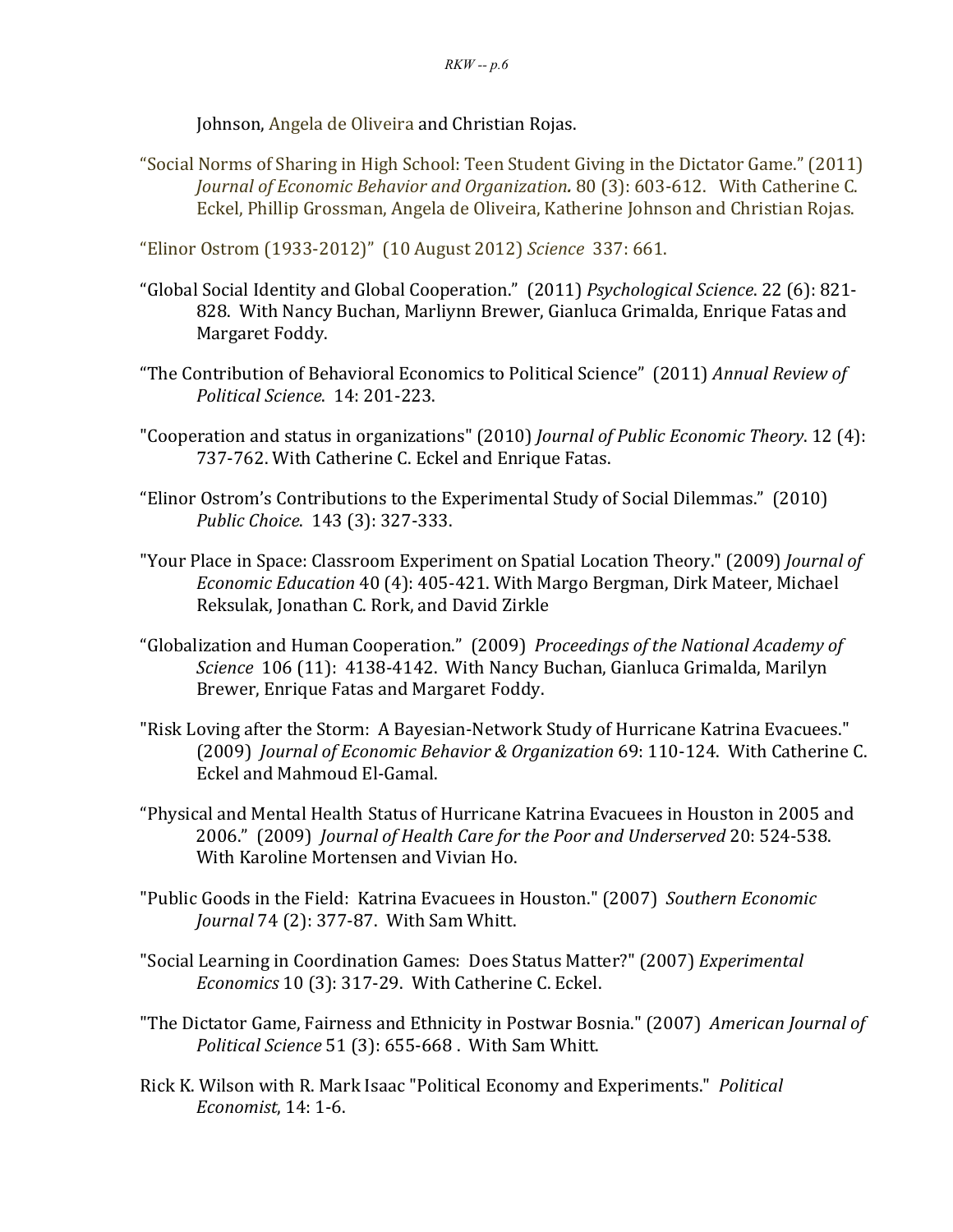- "Brain Activity in the Play of Dominant Strategy and Mixed Strategy Games." (2006) *Political Psychology.* 27(3): 459-478. With Randolph Stevenson, and Geoffrey Potts.
- "Judging a Book by Its Cover: Beauty and Expectations in the Trust Game." (2006)  *Political Research Quarterly* 59(2): 189-202. With Catherine C. Eckel.
- "Internet Cautions." (2006) *Experimental Economics* 9(1): 53-66. With Catherine C. Eckel.
- "Confusion or Fairness in the Field? Rejections in the Ultimatum Game under the  Strategy Method." (2006) *Journal of Economic Behavior and Organization*.  $60(1)$ : 37-54. With Donna Bahry.
- "Ethnicity and Trust: Evidence from Russia." *American Political Science Review* (2005) 99(4): 521-32. With Donna P. Bahry, Mikhail Kosolapov and Polina Kozyreva.
- "Classroom Experiments: Candidate Convergence." (2005) *Southern Economic Journal.* (2005) 71: 913-922.
- "Is Trust a Risky Decision?" (2004) *Journal of Economic Behavior and Organization*.  $(55(4): 447-466.$  With Catherine C. Eckel.
- "Investigating Conflict, Power and Status Within and Among Groups." (2004) *Small Group Research*. 35(1): 44-72. Sell, Jane; Michael J. Lovaglia; Elizabeth A. Mannix, and Charles D. Samuelson.
- "Fairness and Rejection in the Ultimatum Bargaining Game." (2002) *Political* Analysis. 10(4): 376-393. With Catherine C. Eckel and Martin Johnson.
- "The Value of a Smile: Game Theory with a Human Face." (2001) *Journal of Economic Psychology*. 22: 617-640. With Jörn P.Scharlemann, Catherine C. Eckel and Alex Kacelnik
- "Transition Governance in the United States: Lessons from the First Federal Congress." (1999) Legislative Studies Quarterly 24 (4): 543-568.
- Trigger of Group Punishment" (1999) *Social Forces,* 77(4): 1551-1570. With "The Maintenance of Cooperation: Expectations of Future Interaction and the Jane Sell.
- "Leadership and Credibility in N-person Coordination Games." (1997) *Journal of Conflict Resolution* 41 (6): 767-791. With Carl M. Rhodes.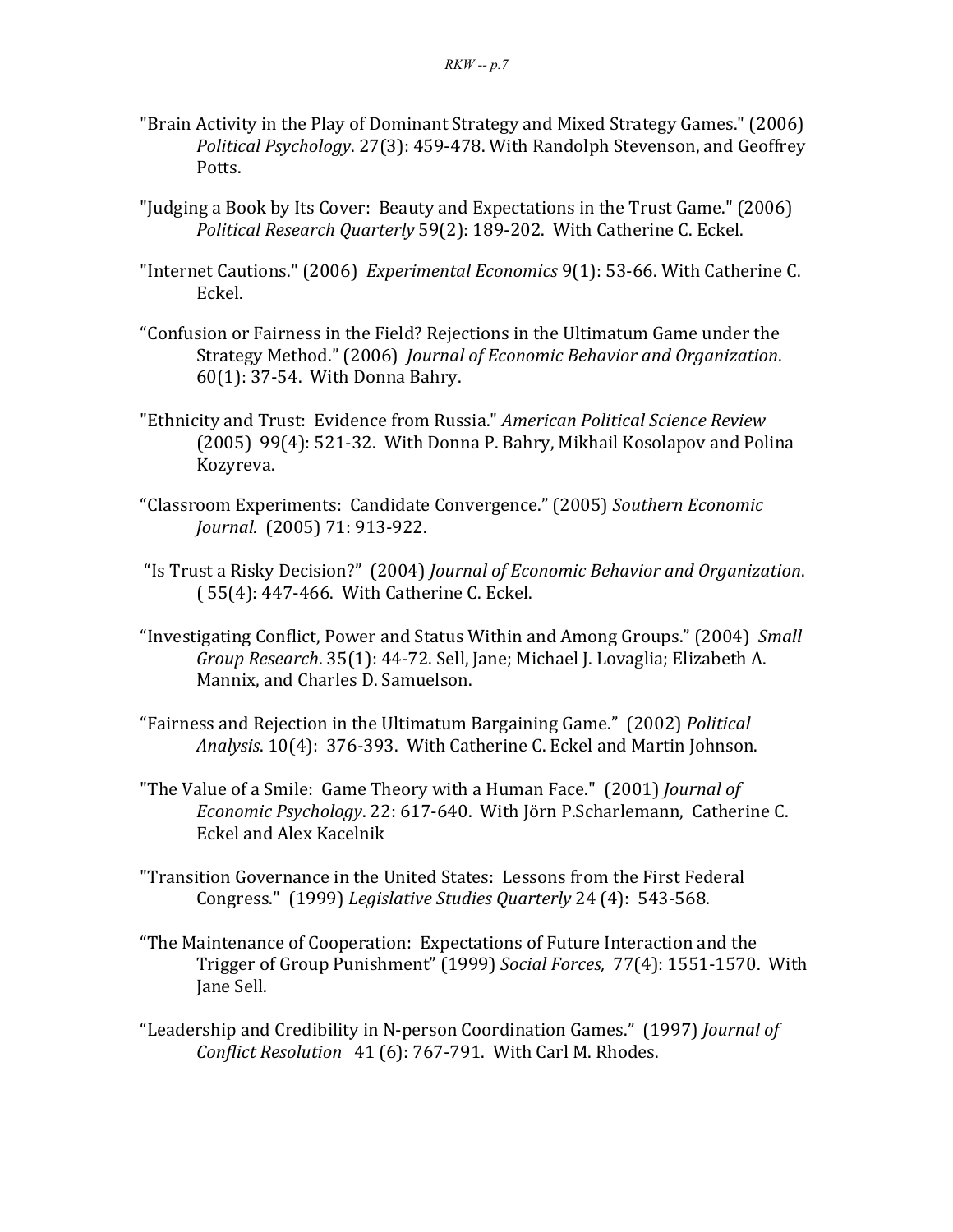- Journal of Conflict Resolution 41 (5): 695-717. With Jane Sell. "'Liar, Liar ...' Cheap Talk and Reputation in Repeated Public Goods Settings." (1997)
- "Cosponsorship in the United States Congress." (1997) Legislative Studies Quarterly 22:25-43. With Cheryl D. Young.
- "Overdraft: The Political Cost of Congressional Malfeasance." (1994) *Journal of* Politics, 56: 788-801. With John Alford, Holly Teeters, and Dan Ward.
- "Are Women More Cooperative than Men in Social Dilemmas? Evidence from Two Experiments." *Social Psychology Quarterly,* (September 1993) V. 56: 211- 222. With Jane Sell and W. I. Griffith.
- "Good Times, Bad Times, and the Diversionary Use of Force." *Journal of Conflict Resolution,* (September 1993) 37: 504-535. With Diana Richards, Cliff Morgan, Val Schwebach, and Garry Young.
- "Advice and Consent: Unitary Actors, Advisory Models and Experimental Tests." Journal of Conflict Resolution, (December 1992) V. 36:603-633. With Patrick Haney and Roberta Herzberg.
- "The Effects of Signalling on the Provision of Public Goods." Social Forces, (September 1991) V. 70: 107-124. With Jane Sell.
- "Leadership and Coordination in Legislatures: The 'President' of the First American Congress: 1774-1789." *Congress and the Presidency* (Autumn 1990) V. 17: 2, pp. 85-107. With Calvin Jillson.
- "Partisan Voting Patterns in the U.S. Senate, 1877-1986." Legislative Studies *Quarterly*, (May 1989) 14: 225-250. With Patricia Hurley.
- "Leadership Patterns in the Continental and Confederated Congresses: 1774-1788." Legislative Studies Quarterly, (February 1989) 14: 5-37. With Calvin Jillson.
- "Of Machines and Men: A Cautionary Note on the Use of Robots in Decision Making  Experiments." *Simulation and Games*, (June 1988) 19: 157-172. With Roberta Q. Herzberg.
- "Results on Sophisticated Voting in an Experimental Setting." *Journal of Politics*,  $(May 1988)$  50: 471-86. With Roberta Q. Herzberg.
- "Negative Decision Powers and Institutional Equilibrium: Theory and Experiments on Blocking Coalitions." Western Political Quarterly, (December 1987) 40: 593-609. With Roberta Q. Herzberg.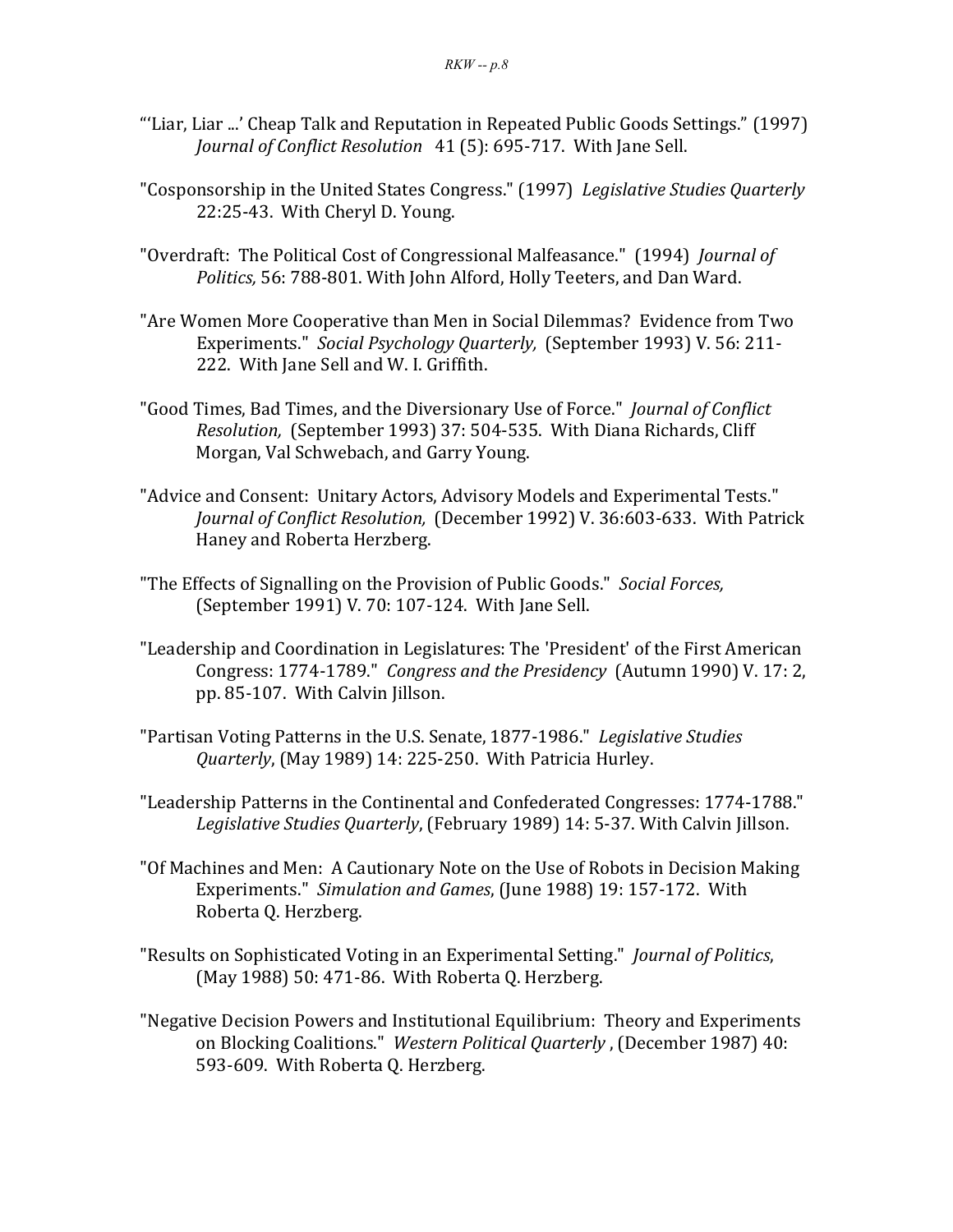- "Evidence of Sophisticated Voting in a Committee Setting: Theory and Experiments." *Quality and Quantity*, (March 1987) 21: 255-73. With Anne Pearson.
- "Strategic Campaigning and Voter Shifts: A Panel Analysis of Houston's 1985 Mayoral Race." Social Science Quarterly, (March 1987) 68: 34-50. With Patricia A. Hurley.
- "A Social Choice Model of Factional Conflict in the Continental Congresses." Legislative Studies Quarterly, (February 1987) 12: 5-32. With Calvin Jillson.
- "An Empirical Test of Preferences for the Political Pork Barrel: District Level Appropriations for River and Harbor Legislation, 1889-1913." *American Journal of Political Science*, (November 1986) 30: 729-54.
- "Results on the Condorcet Winner: A Committee Experiment on Time Constraints."  *Simulation and Games*, (June 1986) 17: 217-43.
- "Forward and Backward Agenda Procedures: Committee Experiments on  Structurally-Induced Equilibrium." *Journal of Politics*, (May 1986) 48: 390- 409.
- "What Was It Worth to be on a Committee in the U.S. House, 1889-1913?" Legislative Studies Quarterly, (February 1986), 11: 47-63.
- "Constraints on Social Dilemmas: An Institutional Approach." *Annals of Operations Research*, (1985) 2: 183-200.
- *of Urban Affairs*, (Fall 1981) 3: 37-49. "Citizen Coproduction as a Mode of Participation: Conjectures and Models." *Journal*
- "Consumers as Coproducers of Public Services: Some Economic and Institutional Considerations." *Policy Studies Journal*, (Summer 1981) 9: 1001-11. With Roger Parks, et. al.

## **Chapters in Books.**

- "Partisanship and Electoral Reform: Change in Congressional Cohesion, 1877-1932." In *Public Choice Analyses of American Economic History*, 121-38: Springer, Cham, 2018.
- "Trust Experiments, Trust Games, and Surveys" (2018). In *Oxford Handbook of Political and Social Trust, edited by Eric Uslaner. Oxford: Oxford University Press.*

  "Political Trust in Experimental Designs." (2016) In *Handbook on Political Trust*, edited by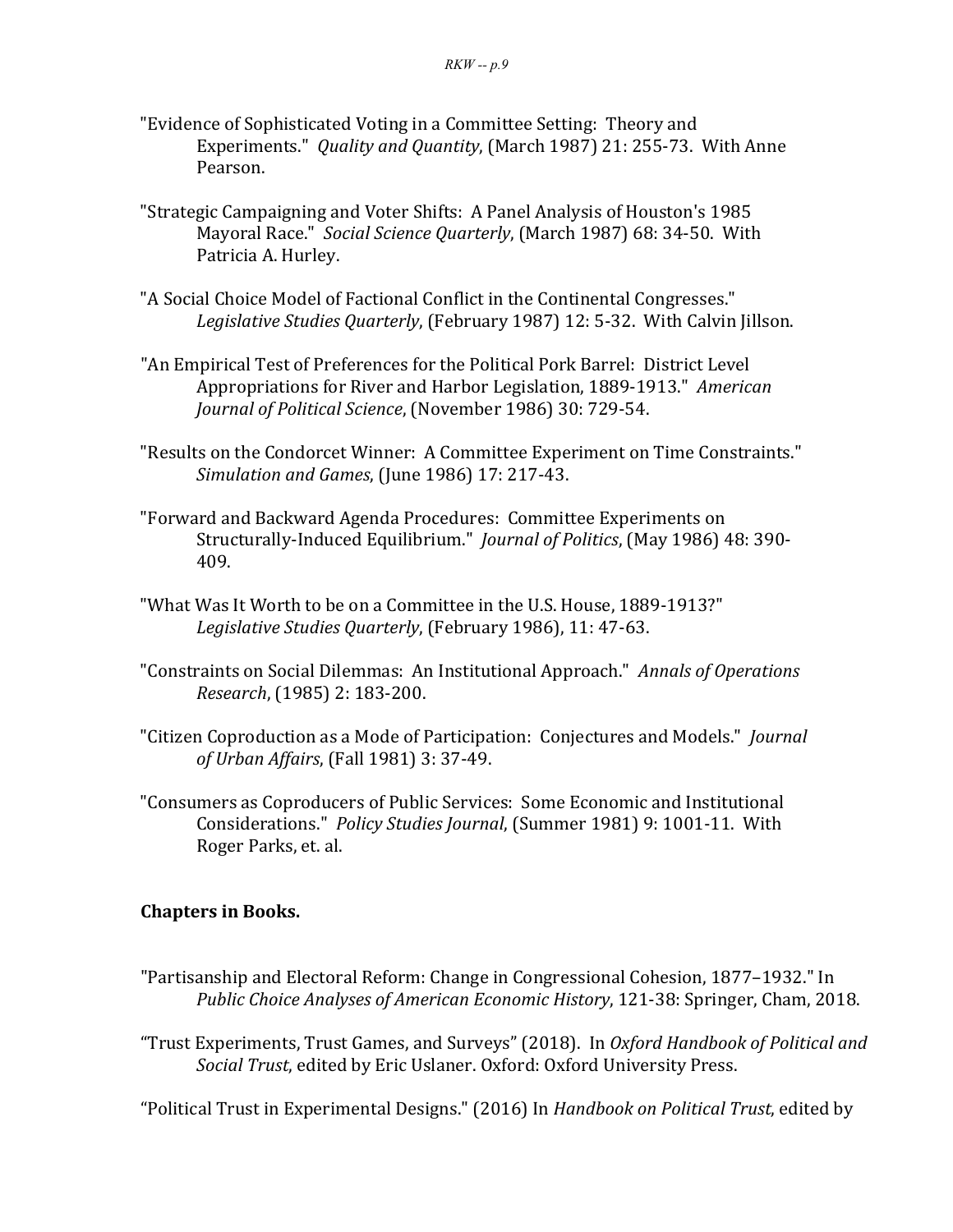S. Zmerli and T. van de Meer. Cheltenham, UK: Edward Elgar Publishing. With Catherine C. Eckel.

- "Journal Editors as Ethics Sheriffs," (2016) In S. Desposato, *Ethics and Experiments: Problems and Solutions for Social Scientists and Policy Professionals.* New York: Routledge, 262-66. With William Mishler and John Ishiyama.
- "Elinor Ostrom." (2016) In *American Governance*, edited by S. L. Schechter. Farmington Hills, Michigan: Macmillian Reference.
- "Trust and Social Exchange." (2011) In Cambridge Handbook of Experimental Political Science. James N. Druckman, Donald P. Green, James H. Kuklinski and Arthur Lupia (eds). Cambridge: Cambridge University Press. pp. 243- 257. With Catherine C. Eckel.
- "The Problem of Common Choice in Symmetric N-Person Coordination Games." (2008). In *Handbook of Experimental Economic Results*. Charles R. Plott and Vernon Smith (eds.). Berlin: Elsevier Press. With Carl Rhodes.
- "Structure Induced Equilibrium in Spatial Committee Games." (2008). In *Handbook* of *Experimental Economic Results*. Charles R. Plott and Vernon Smith (eds.). Berlin: Elsevier Press.
- "Endogeneous Properties of Equilibrium and Disequilibrium in Spatial Committee  Games." (2008). In *Handbook of Experimental Economic Results*. Charles R. Plott and Vernon Smith (eds.). Berlin: Elsevier Press.
- "Collective Choice Experiments." (2008) In *The New Palgrave Dictionary of Economics*, edited by Stephen Durlauf and Lawrence Blume. London: Palgrave Macmillan.
- "Voting and Agenda Setting in Political Science and Economics." (2007) In *Laboratory Experiments in the Social Sciences*, edited by Murray Webster and Jane Sell. San Diego, CA: Elsevier.
- "Conflict, Power and Status in Groups." (2005) In *Theories of Small Groups: Interdisciplinary Perspectives.* edited by Marshall Scott Poole and Andrea B. Hollingshead. Thousand Oaks, CA: Sage Publications, pp. 139-184. With Sell, Jane; Michael J. Lovaglia; Elizabeth A. Mannix, and Charles D. Samuelson.
- "Madison at the First Congress: Institutional Design and Lessons from the Continental Congress, 1780-1783." (2003) In James Madison: The Theory and *Practice of Republican Government*. Samuel Kernell (Ed.). Stanford: Stanford University Press, pp. 243-263.
- "The Value of a Smile: Game Theory with a Human Face." (2003) In *Trust: Critical Studies in Economic Institutions*. Elias L. Khalil (ed.). Edward Elgar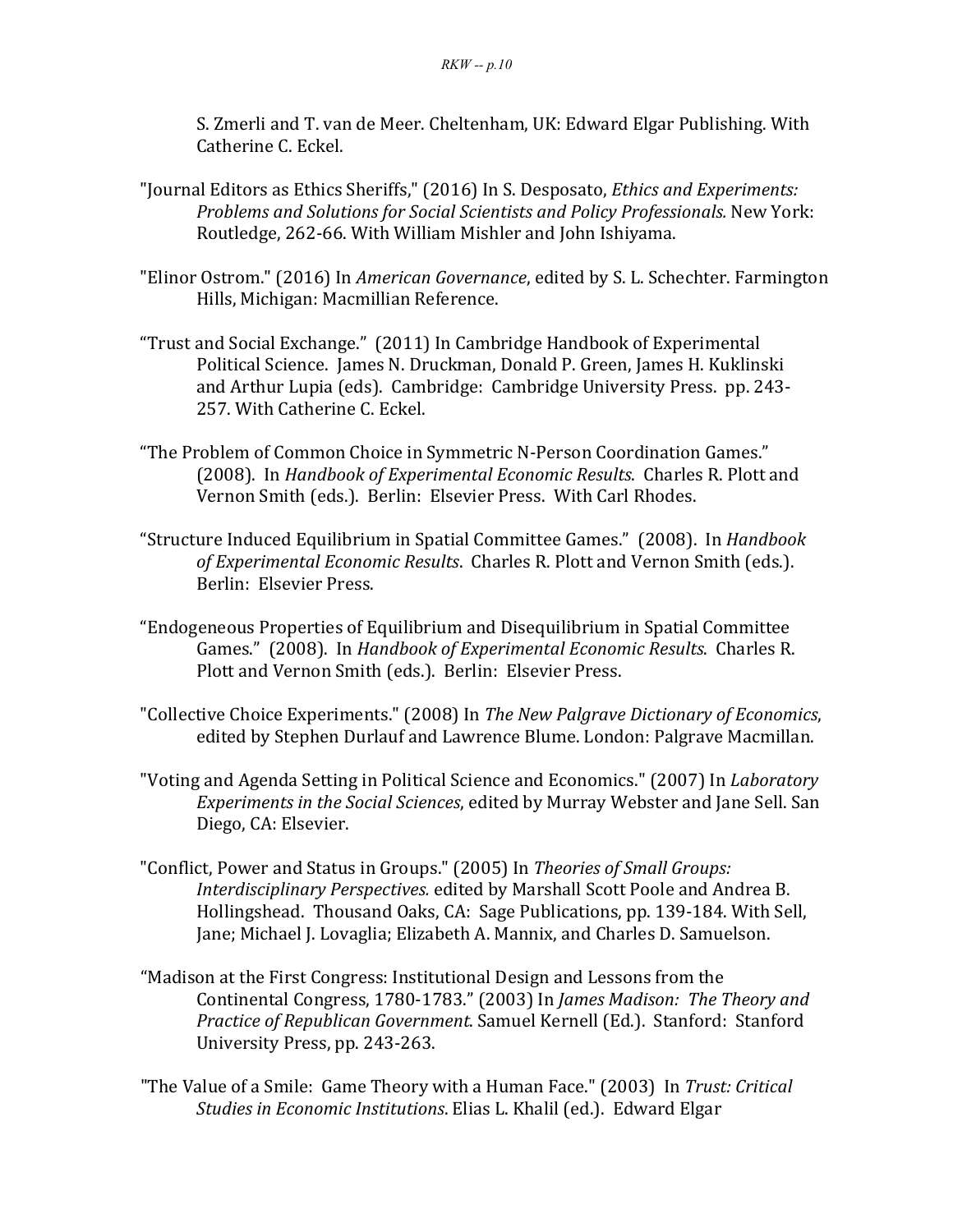Publishing, Ltd., Camberly, UK. With Jörn P.Scharlemann, Catherine C. Eckel and Alex Kacelnik

- "Transition Governance in the United States: Lessons from the First Federal Congress." In Gerhard Loewenberg, Peverill Squire and D. Roderick Kiewiet  (eds.). *Legislatures: Comparative Perspectives on Representative Assemblies*. Ann Arbor: University of Michigan Press, 2002, pp. 291-313.
- "Negative Decision Powers and Institutional Equilibrium: Experiments on Blocking  $\Box$  *Coalitions." In Polycentric Games and Institutions: Readings from the Workshop* in Political Theory and Policy Analysis. Michael D. McGinnis (ed.). Ann Arbor: University of Michigan Press, 2001, pp. 184-201. With Roberta Q. Herzberg.
- "The Human Face of Game Theory: Trust and Reciprocity in Sequential Games."  (2003). In *Trust and Reciprocity: Interdisciplinary Conceptual and Empirical* Lessons. Elinor Ostrom and James M. Walker (eds.). Sage Foundation. With Catherine Eckel.
- Congress Tell Us About the New Institutionalism." (2002). In *Party, Process,* and Political Change in Congress. David Brady and Mathew McCubbins (eds.) Stanford University Press. With John Aldrich and Cal Jillson. "Why Congress?: What the Failure of the Continental and the Survival of the Federal
- "The Role of Congressional Parties." (1994) Encyclopedia of the American Legislative System. Joel Silbey, ed. New York: Charles Scribner's Sons, Publishers, II:899-930. With Joseph Cooper.
- "Costly Agendas and Spatial Voting Games: Theory and Experiments on Agenda Access Costs." (1991) In *Experimentation in Political Science*. Thomas Palfrey, ed. Ann Arbor: University of Michigan Press, pp. 169-199. With Roberta Q. Herzberg.
- *World of the U.S. Senate*, John Hibbing and John Peters (eds.). Berkeley, CA.: Institute of Governmental Studies Press, 1990. Reprinted in Silbey et. al., The *Congress of the United States, 1789-1989* (New York: Carlson Publishing, Inc., "Partisan Voting Patterns in the U.S. Senate, 1877-1986." (1990) In The Changing 1991). With Patricia Hurley.
- (1991) In Silbey *et. al*., *The Congress of the United States, 1789-1989* (New "Leadership Patterns in the Continental and Confederated Congresses: 1774-1788." York: Carlson Publishing, Inc). With Calvin Jillson.
- "A Social Choice Model of Factional Conflict in the Continental Congresses." (1991) In Silbey *et. al., The Congress of the United States, 1789-1989* (New York: Carlson Publishing, Inc.,). With Calvin Jillson.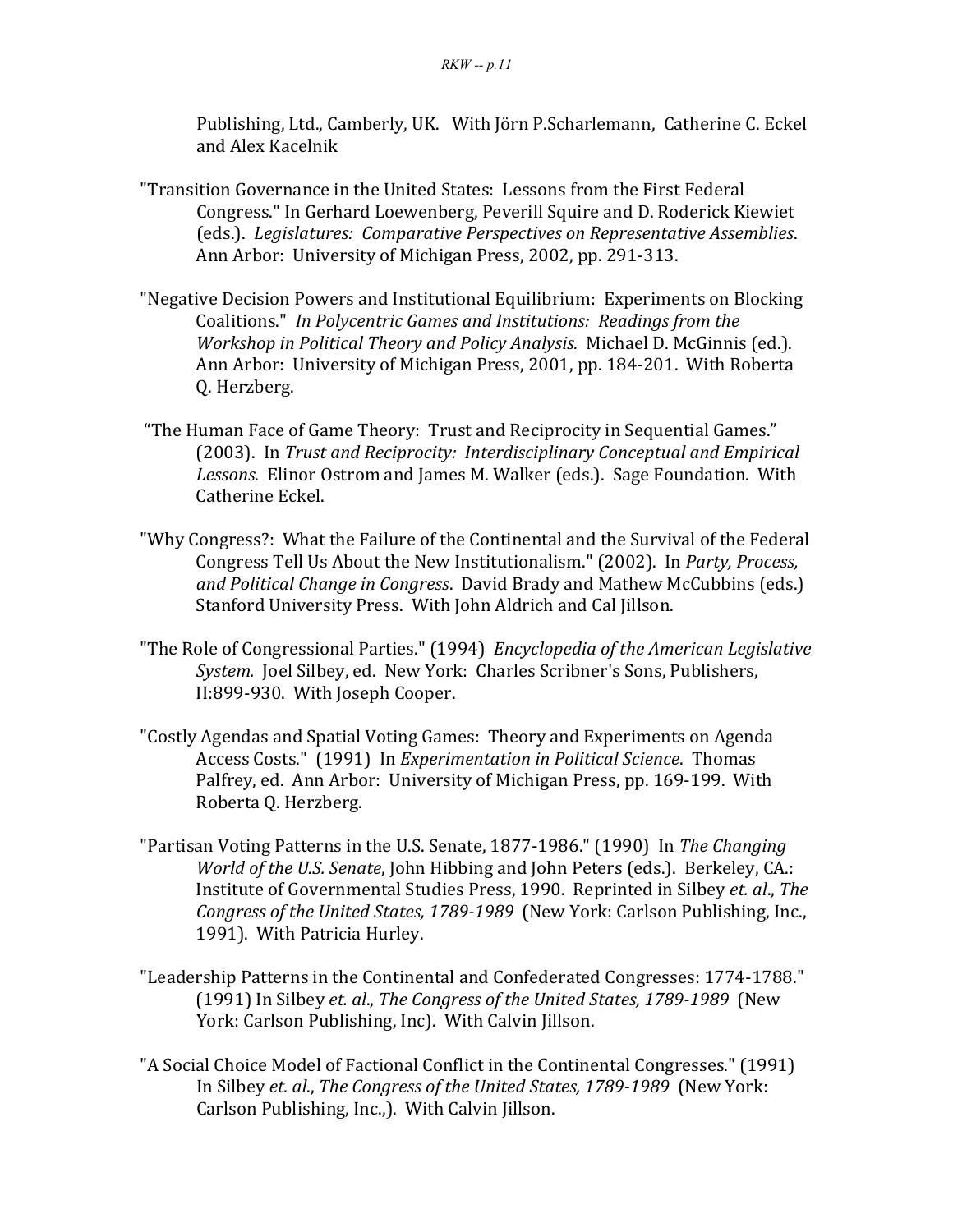"What Was It Worth to be on a Committee in the U.S. House, 1889-1913?" (1991) In Silbey et. al., The Congress of the United States, 1789-1989 (New York: Carlson Publishing, Inc.).

#### **Sundry Administrative Tasks.**

- President, Midwest Political Science Association. April 2021 April 2022.
- Chair, Research Misconduct Hearing Panel, Rice University. March June, 2020.
- Director of *Scientia*, Rice University, July 1, 2015 June 30, 2021.
- Subcommittee Chair on "Sharing Data, Code and Materials" for the Workshop on November 3-4, 2014. "Increasing Scientific Transparency and Reproducibility in the Social and Behavioral Sciences." Co-hosted by *Science*, the Berkeley Initiative for Transparency in the Social Sciences and the Center for Open Science,
- Member, Institutional Review Board, Rice University, 2012 present.
- Editorial Board, *Journal of Experimental Political Science*, 2013 – 2016; 2018-2021.
- Committee Member, Research Administration Advisory Group, Rice University. 2009 - present.
- Chair, Department of Political Science, 2004 2009.
- Editorial Board, *American Political Science Review*, 2008-2009.
- Director, Behavioral Research Laboratory, Division of Social Sciences. 2001-2005; 2007-present.
- Director of Graduate Studies, Department of Political Science. 1998-2001.
- Executive Council, Southern Political Science Association. 1999-2000.
- Executive Council, Legislative Studies Section, American Political Science Association. 2000-2002.
- Editorial Board, *Legislative Studies Quarterly*. 1998-2000

Editorial Board, *Experimental Economics*. 1998-2009.